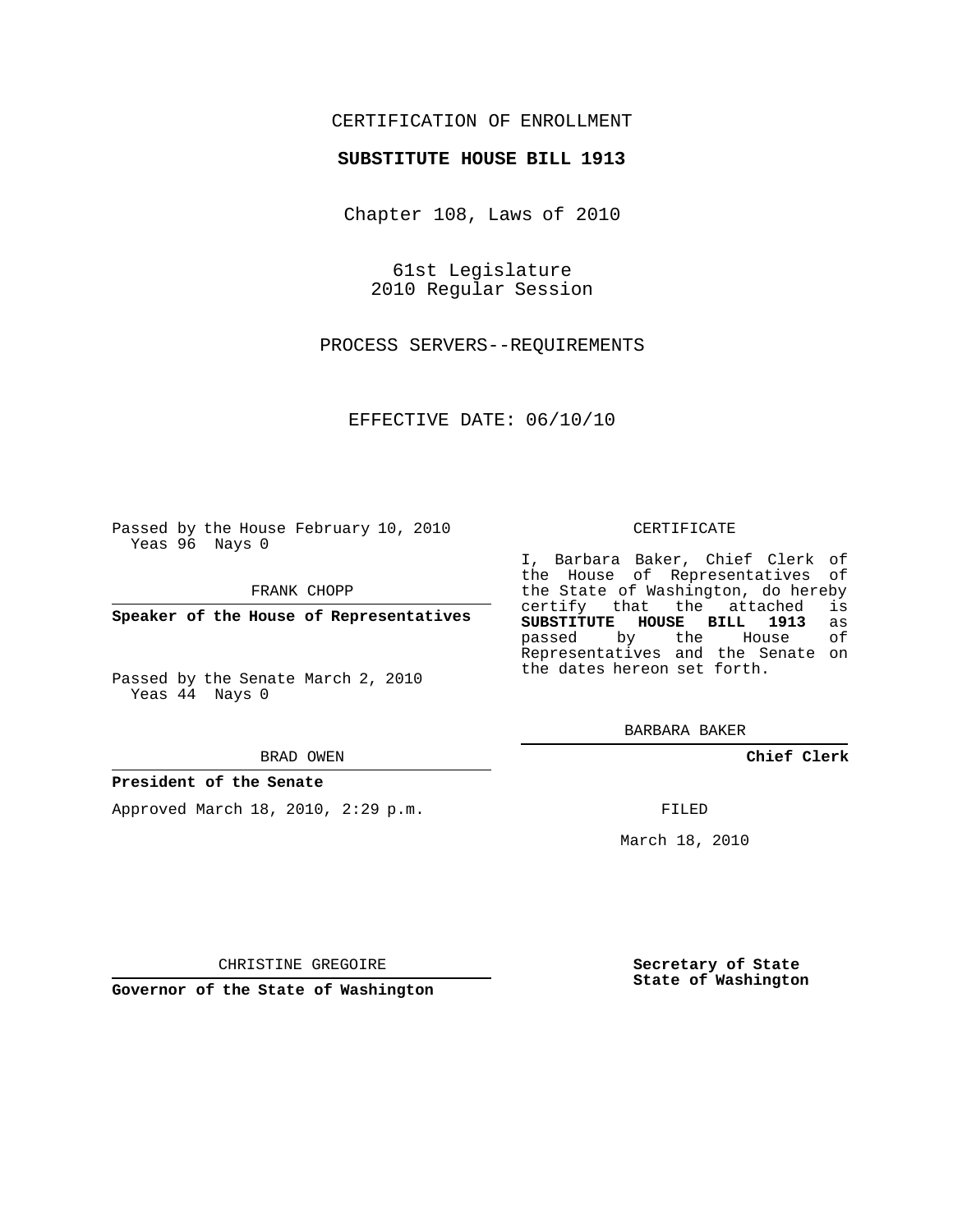# **SUBSTITUTE HOUSE BILL 1913** \_\_\_\_\_\_\_\_\_\_\_\_\_\_\_\_\_\_\_\_\_\_\_\_\_\_\_\_\_\_\_\_\_\_\_\_\_\_\_\_\_\_\_\_\_

\_\_\_\_\_\_\_\_\_\_\_\_\_\_\_\_\_\_\_\_\_\_\_\_\_\_\_\_\_\_\_\_\_\_\_\_\_\_\_\_\_\_\_\_\_

Passed Legislature - 2010 Regular Session

## **State of Washington 61st Legislature 2010 Regular Session**

**By** House Judiciary (originally sponsored by Representatives Warnick, Flannigan, and Simpson)

READ FIRST TIME 02/03/10.

1 AN ACT Relating to process servers; and amending RCW 18.180.010.

2 BE IT ENACTED BY THE LEGISLATURE OF THE STATE OF WASHINGTON:

 3 **Sec. 1.** RCW 18.180.010 and 1992 c 125 s 1 are each amended to read 4 as follows:

 5 (1) Except as provided in subsection (2) of this section, a person 6 who serves legal process for a fee in the state of Washington shall:

7 (a) Be eighteen years of age or older;

8 (b) Be a resident of the state of Washington; and

9 (c) Register as a process server with the auditor of the county in 10 which the process server resides or operates his or her principal place 11 of business.

12 (2) The requirements ((to register)) under subsection (1)(b) and 13  $(c)$  of this section ((does)) do not apply to any of the following 14 persons:

15 (a) A sheriff, deputy sheriff, marshal, constable, or government 16 employee who is acting in the course of employment;

17 (b) An attorney or the attorney's employees, who are not serving 18 process on a fee basis;

19 (c) A person who is court appointed to serve the court's process;